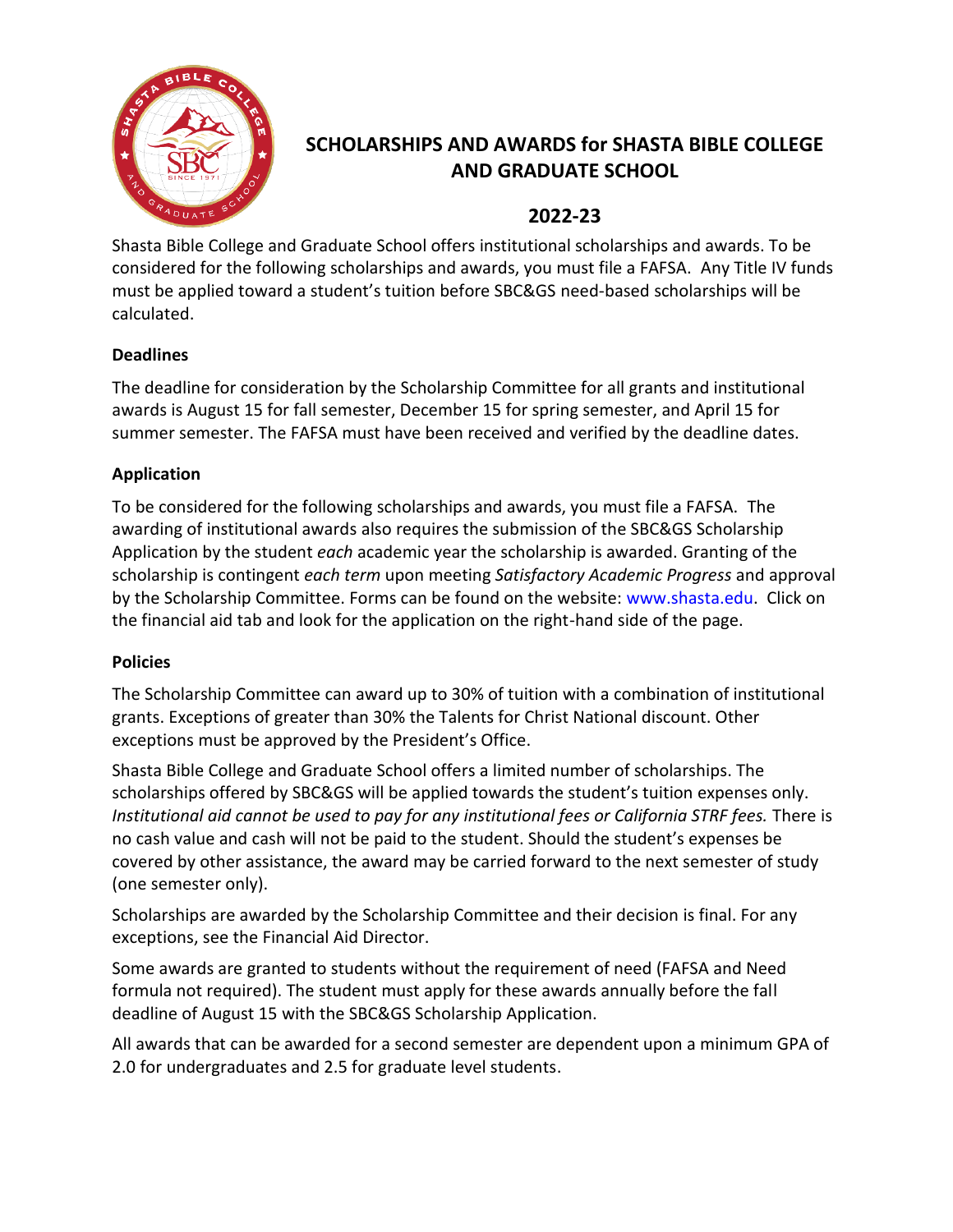## *Non-need based Institutional Awards (Undergraduates and Graduate Students):*

**FULL-TIME ENROLLMENT:** Any student enrolled full-time is eligible for \$1000 tuition discount. For undergraduate students, full-time enrollment is defined as a minimum of 12 units in a semester. For graduate students, full-time enrollment is defined as a minimum of 9 units in a semester. No forms required. On-campus and online classes qualify. The award will be added to the student's account after verification of enrollment at the census point in the semester (Monday of the third week of the semester).

## *Non-need based Institutional Awards (Undergraduates only):*

**GARBC Talents for Christ Award**: The first-place winner in the regional GARBC contest is awarded \$500 to be applied toward tuition at the rate of \$250 per semester for the first year in attendance at SBC&GS. Second semester award is dependent upon a GPA of 2.0.

**Yellow Ribbon GI Education Enhancement Program**: This award is for qualifying veteran students up to \$500 per year of unmet tuition and fees not covered by the VA. The student must meet the eligibility criteria. The VA will match the same amount. The Financial Aid Office will work with the student and the VA to ensure the disbursement of the award.

**AWANA Citation Award**: A tuition credit in the amount of \$1000 (\$500 per semester) is applied to the first year's bill of any full-time student who has earned the AWANA citation award. A copy of the citation certification is required. Second semester award is dependent upon meeting SAP requirements.

**Academic Excellence Award** (incoming freshmen only): This award is for incoming freshmen for \$500 for a high school GPA of 4.0 or better (awarded \$250 per semester for two consecutive semesters); \$400 for a GPA of 3.85 and \$300 for a GPA of 3.75 (awarded over two consecutive semesters if satisfactory academic progress is met). The award is not for homeschooled students, but student who attended either a public or private school. Application is the standard SBC&GS form found on the financial aid page online.

**Homeschooled Scholarship:** This scholarship is for \$250 for incoming full-time freshmen for fall semester who were homeschooled. It is renewable for spring if GPA standards are met. Application is the standard SBC&GS form found on the financial aid page online.

**InFaith Summer Missionary (Forward Bible Camp) Scholarship**: This award is for first time students who have worked as summer missionaries at Forward Bible Camp. Forward Bible Camp will scholarship the student up to \$1000 and SBC&GS will match the amount up to \$1000 for the first year. Application is the standard SBC&GS form found on the financial aid page online.

**EPIC Summer Missionary (Shasta Children's Ministry):** This award is for first-time full-time students who have completed the EPIC summer training program and worked as a summer teacher. This award is worth \$500 (\$250 for the first two semesters provided satisfactory academic progress is made). (A copy of the graduation certificate is required.)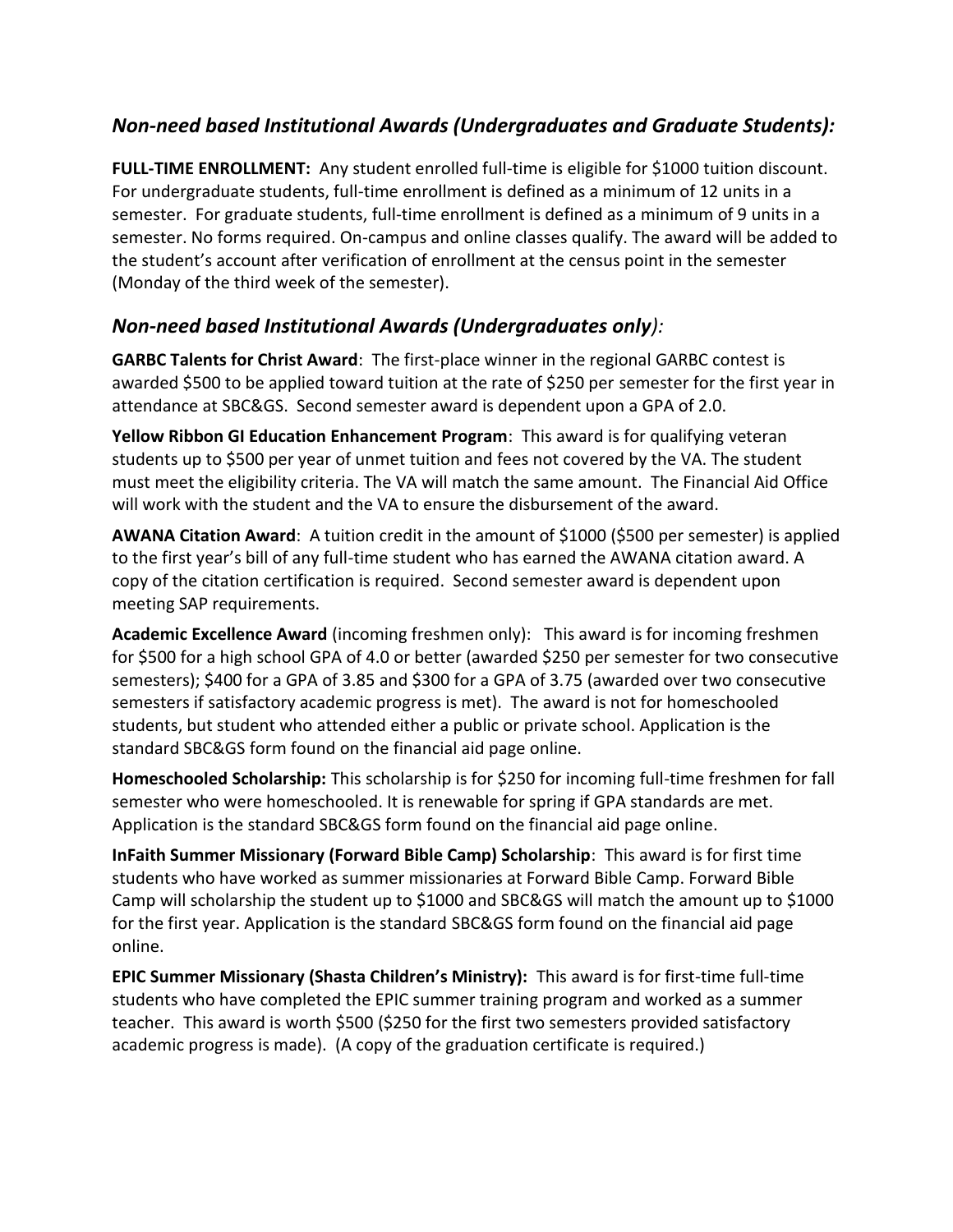**Word of Life Awards:** A tuition credit in the amount of \$1000 (\$500 per semester) is applied to the first year's bill of any full-time student who has earned the Word of Life Children's Steadfast Award or \$750 (\$375 per semester) for the Student Ministry's Creative Discipleship Award.

**Word of Life Bible Institute Certificate Award:** This award is for students who have completed the Word of Life Bible Institute certificate program and are transferring as full-time students seeking a B.A. degree. The award is in the amount of \$1000 (\$500 per semester for one year for full-time students).

**Ethnos 360 (New Tribes) Bible Institute Certificate Award**: This award is for students who have completed the Ethnos 360 (New Tribes) Bible Institute certificate program and are transferring as full-time students seeking a B.A. degree. The award is in the amount of \$1000 (\$500 per semester for one year for full-time students).

**Ecola Bible Institute Certificate Award**: This award is for student who have completed the Ecola Bible Institute Certificate Award and are transferring as full-time students seeking a B.A. The award is in the amount of \$1000 (\$500 per semester for one year for full-time students). The second semester is dependent upon a GPA of 2.0.

**Jackson Hole Bible College Certificate Award:** This award is for students who have completed the JHBC Diploma in Biblical Foundations and are transferring as full-time students seeking a B.A. The award is in the amount of \$1000 (\$500 per semester for one year for full-time students). The second semester is dependent upon a GPA of 2.0.

**Warthan Family GARBC Scholarship:** This scholarship provides up to \$500 per semester for students committed to pastoring within the General Association of Regular Baptist Church network. This award is renewable each semester up to four years. The Warthan Family Scholarship is funded by the Warthan family and is subject to approval. Dr. David Nicholas oversees the submission of applications.

**Christian Leadership Scholarship:** This scholarship is available for one student from each local church every year. Requirements for this scholarship include a minimum 2.5 grade point average and recommendations from the Youth Pastor and Senior Pastor. To apply for this scholarship, complete the SBC&GS application and submit it along with a letter of recommendation stating what you have done to demonstrate Christian leadership. This is a one-time \$250 scholarship per student.

**The ACSI Distinguished Christian High School Student Award:** This scholarship is for \$1000 for one year for full-time students. It is awarded \$500 for fall semester and \$500 for spring if satisfactory academic progress is met. A copy of the award is required with the application.

**Alumni Tuition Discount (Graduates only):** Students who received their BA from Shasta Bible College and Graduate School are eligible for a 10% tuition discount for their graduate degree. Student must be registered in a master's level program.

## *Need based Institutional Tuition Discounts (Undergraduates only):*

The following are need based tuition discounts offered after federal and state grants have been applied to a student's tuition account. The formula for the discount is Tuition  $-$  Aid x % = discount. Note that all institutional aid is non-refundable to the student and is for tuition only.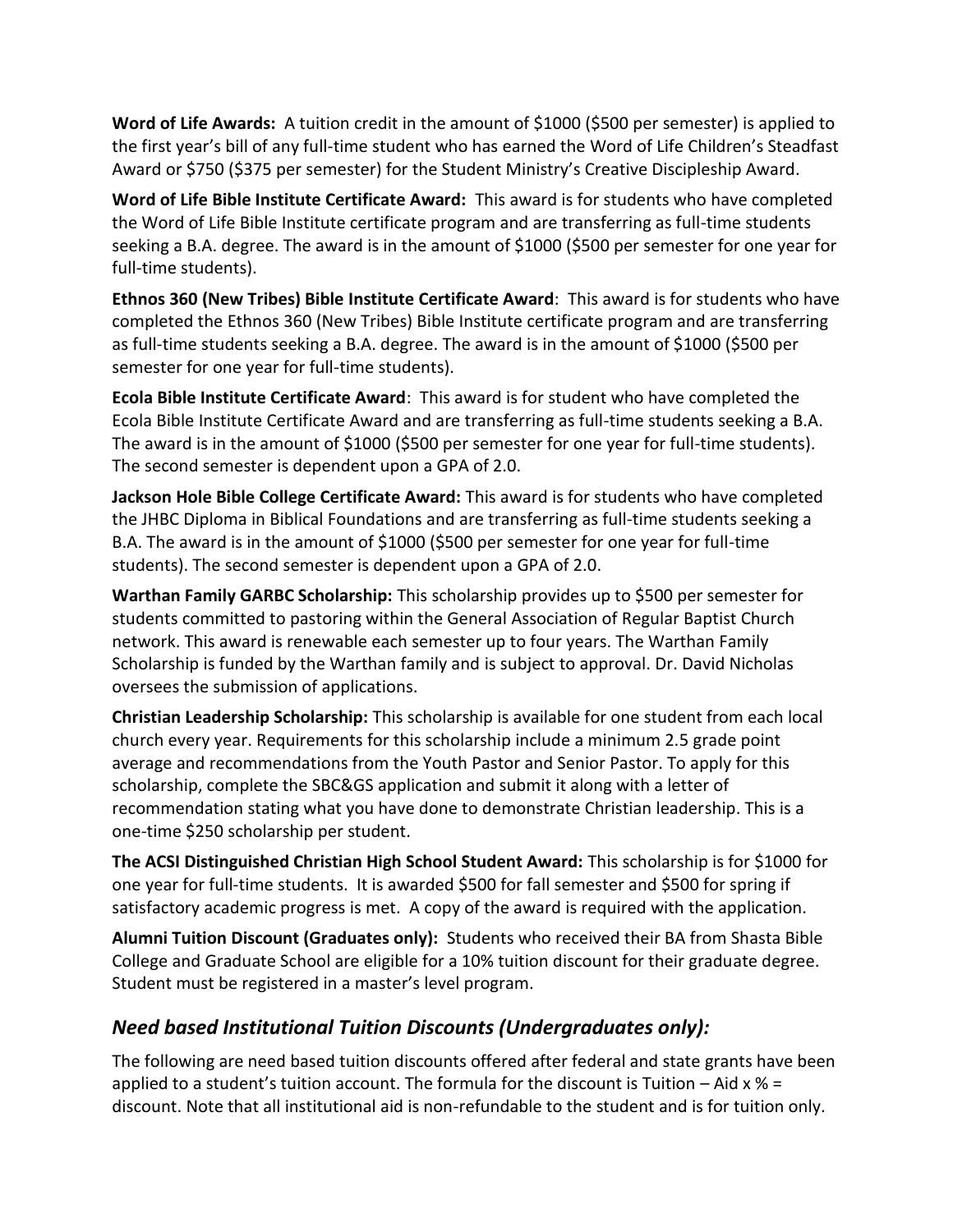**Christian Ministry Discount**: The Full Time Christian Ministry Discount is a NEED BASED institutional grant for students and their dependents for tuition only. The student must fill out a FAFSA. Any exceptions must be discussed with the Financial Aid Director. It is offered as an incentive and encouragement to those in full-time ministry and their dependents.

The SBC&GS definition of "full-time ministry" is that the family receives its primary source of income from a ministry job such as a missionary, Christian school teacher or administrator, pastor, para-church worker or other non-profit organization worker that focuses on spreading the gospel of Christ. Volunteer work does not apply.

The definition of "dependent" is a spouse or an unmarried child living at home. One form of proof of dependency must be submitted with the application: The student is listed as a dependent on the student's FAFSA, or as a dependent on 1040 Tax Forms.

Dependent recipients of this award must be enrolled full time in order to receive the tuition discount. Independent students employed in full time Christian ministry or Christian education may receive the scholarship for less than full time.

The student must fill out the application annually found on the financial page of the SBC&GS website. The first time the application is submitted, a letter of recommendation must be submitted from the governing ministry board stating that the family is employed full time in the ministry and is in good standing with the organization.

All applications will be considered by the Scholarship Committee. The formula for consideration is Tuition – Aid x 25% = discount.

**Talents for Christ National Award**: This award is given to the first-place winner of the national Talents for Christ competition sponsored by the GARBC. The award amounts to a 50% tuition discount each semester for four consecutive years, provided the student attends full time each semester. The second-place national winner receives a 25% discount each semester for four consecutive years, provided the student attends full time each semester. The formula for the discount is Tuition  $-$  Aid x % = discount.

**Multiple Sibling Discount:** Shasta Bible College and Graduate School offers a multiple sibling financial credit as follows: First student – no discount. Second student- 10% tuition discount. Third and subsequent students – 20% tuition discount. Multiple siblings must attend on campus concurrently. Married students are not eligible for the multiple sibling discount. The formula for the discount is Tuition  $-$  Aid x % = discount.

**Senior Citizen (age 62) on campus tuition discount**: Senior Citizens (age 62) may receive a 25% tuition discount for regularly scheduled on-campus classes. This does not apply to Distance Education classes. A FAFSA is required as federal financial aid may be applicable. The formula for the discount is: Tuition – Aid x 25% = discount. All applications will be considered by the Scholarship Committee. This is for undergraduates only.

**Retired Veterans Discount:** Individuals who retired honorably from the armed services are eligible to apply for a 25% tuition discount. All applications will be considered by the Scholarship Committee. The formula for the discount is Tuition  $-$  Aid  $x$  % = discount. Application is the standard SBC&GS form found on the financial aid page online.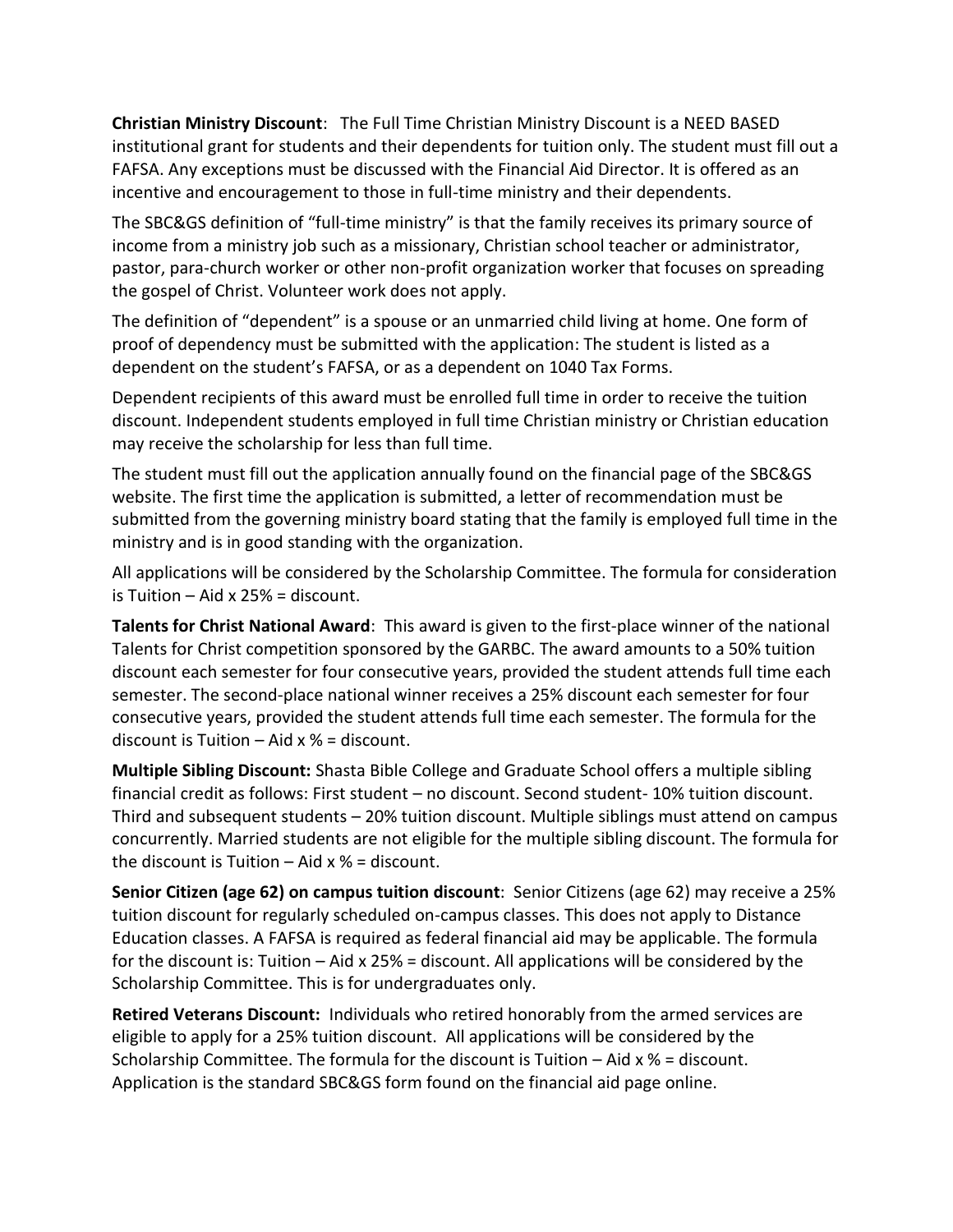**Veterans Discount:** Former military personnel with an honorable discharge who no longer have VA educational benefits may apply for a 10% tuition discount. All applications will be considered by the Scholarship Committee. The formula for the discount is Tuition – Aid  $x$  % = discount. Application is the standard SBC&GS form found on the financial aid page online.

**GARBC Church Member Discount (General Association of Regular Baptist Churches)** The is a 10% need based institutional grant for tuition only is for active members of GARBC member churches. Full eligibility requirements include a letter of recommendation from the GARBC National Representative or pastor of the GARBC church of which the student is a member and proof of need with the submission of a FAFSA application. The student must fill out the SBC&GS application annually found on the financial aid page of the SBC&GS website. All applications will be considered by the Scholarship Committee. The formula for financial consideration is Tuition  $-$  Aid x 10% = discount.

## *Non-need based Institutional Year-End Awards (Undergraduates and Graduates):*

The following awards can be granted annually at graduation. *Students do not apply for these awards*. They are awarded by the faculty and staff based on merit (No FAFSA or need formula required. No application required). They are worth \$50 for the following fall and spring semesters:

**Beverly Ann MacNeill Memorial Award:** This is given at the end of each school year to a student who displays a consistent Christian testimony, who possesses personality, talents, and spiritual gifts appropriate to vocational ministry, and who senses the call of God upon his/her life for Missionary or Ministry service.

**Christian Teacher Education Award:** This is given at the end of the year to a student who shows great promise as a Christian educator.

**Gerald K. Duckett Memorial Award:** This is given at the end of the year to a student who evidences potential excellence in Bible teaching and/or Jewish evangelism.

**Faye L. Messler Memorial Award:** This is given at the end of the year to a student who evidences an interest in and propensity for International ministry in memory of Faye L. Messler.

**Oran Smith Memorial Award:** This is given at the end of each school year to a student who has shown academic excellence in school that year.

**Presidential Award:** This is given at the discretion of the President to students who evidence exceptional potential for Christian ministry and/or who demonstrate dedication to the promotion and advancement of Shasta Bible College and Graduate School.

**Samuel Post Memorial Award:** This is given to selected students who evidence the potential and sincere desire for future pastoral or teaching ministries. Awarding of this scholarship is determined by the decision of the Administrative Committee.

**Spiritual Life Award:** This award is given to a student who has demonstrated the fruit of the Spirit as seen in his Christian maturity and leadership in the life of the student body.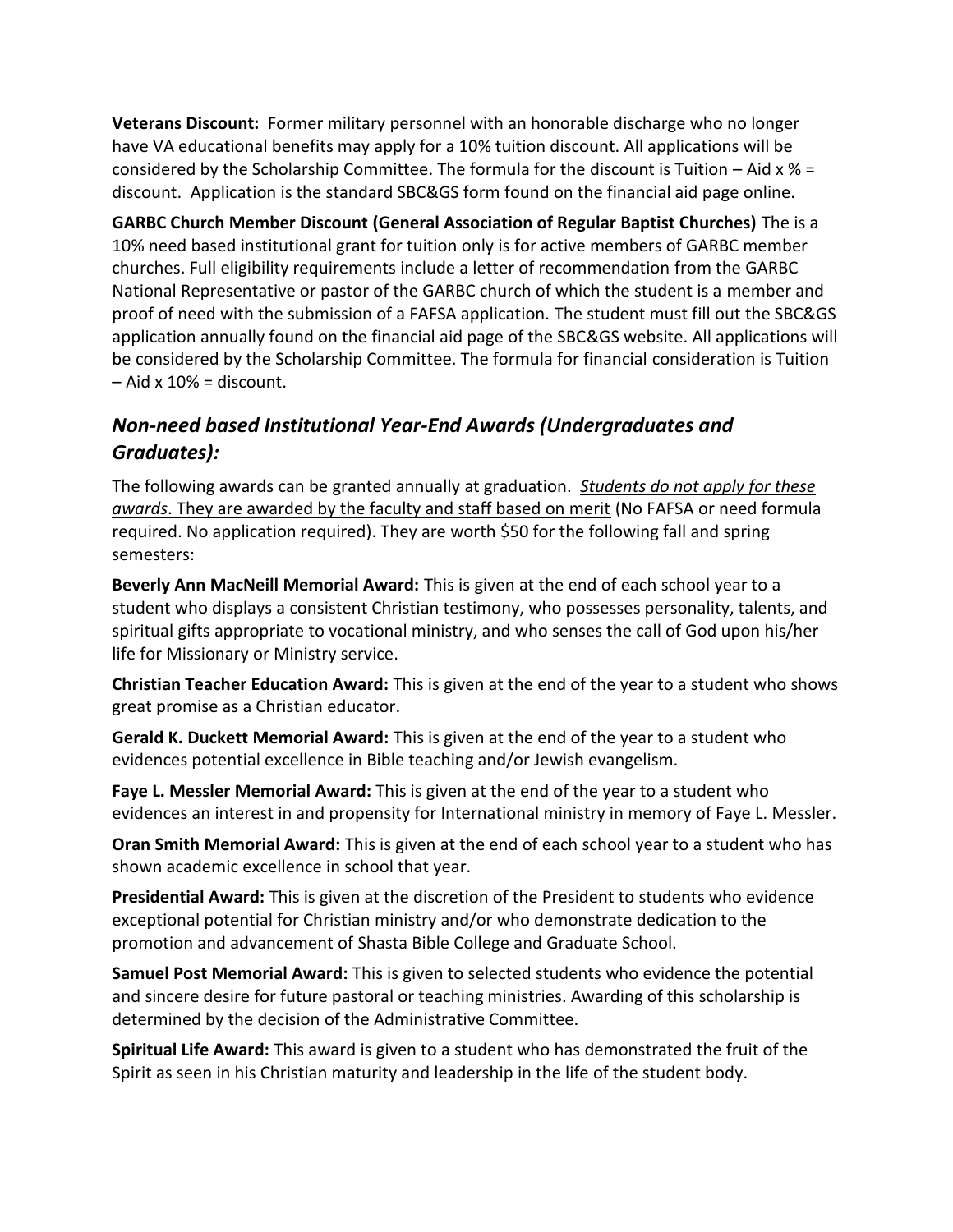**Student Recruitment Award:** This is given to students who significantly influence new full-time students to attend Shasta Bible College and Graduate School.

**Robert G. Nicholas Memorial Award**: This award is given in recognition for exceptional evangelistic commitment and effectiveness.

**Music Ministry Award**: This award is given at the end of year in recognition of a student who shows promise and interest in developing his or her gifts and talents in the area of music. The recipient of this award will have plans to enter a vocation in church music or music education.

**Word Sower Bible Memory Award**: This is given to students who demonstrate exceptional skill in memorizing and publicly reciting Bible verses and passages.

**Keith H. Stone Memorial Award:** This award is given to a student who has demonstrated an ability in practical Christian ministry.

**Striving for Excellence Award:** This is given to the student who demonstrates significant academic improvement through diligent study and commitment to Christ-honoring excellence in the classroom.

**Romaine Oliver Memorial Scholarship:** This scholarship is available to worthy students of Native American descent in memory of Romaine Oliver, veteran missionary to the Navajo Indians.

## *Non-need based Institutional Tuition Discounts (Graduate students only):*

**Alumni Tuition Discount** (Graduates only): Students who received their BA from Shasta Bible College are eligible for a 10% tuition discount for their SBC&GS graduate degree. Students must be registered in a masters level program.

## *Need based Institutional Tuition Discounts (Graduate students):*

**The GARBC Partnership Discount and the Christian Ministry Discount**: This award is a 25% need based institutional grant for tuition only for ministry workers and their dependents who work full-time in a GARBC (General Association of Regular Baptist Churches) related ministry in positions such as a missionary, pastor, Christian school teacher or administrator. It is offered as an incentive and encouragement to all ministry personnel of the GARBC. Full eligibility requirements include proof of employment with a letter of recommendation from the governing body of the GARBC ministry or the GARBC National Representative, proof of dependency for a spouse or child, and proof of need with submission of a FAFSA application with the federal government. The student must fill out the application annually found on the financial aid page of the SBC&GS website. All applications will be considered by the Scholarship Committee. The formula for financial consideration is Tuition – Aid x 25% = discount.

The discount is also available to other ministry partners, not just the GARBC. The Christian Ministry Discount Form can be found on the Financial Aid page on the website.